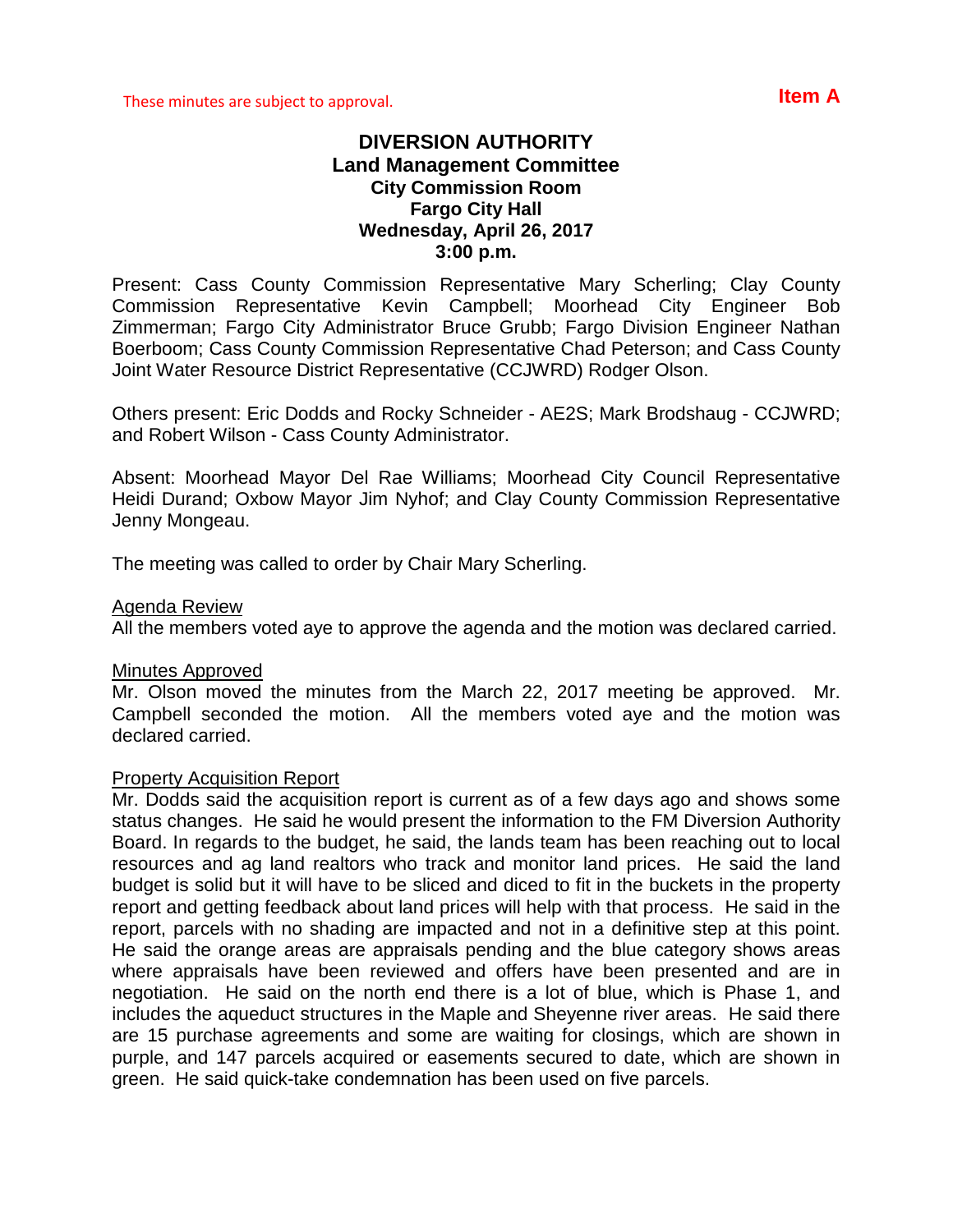In response to a question from Ms. Scherling regarding offers, Mr. Brodshaug said counter offers are coming back and many of those will be worked towards a deal. He said things are coming together and it is good to get the ball rolling and get some deals done.

In response to a question from Ms. Scherling about the policy being consistent in negotiations, Mr. Brodshaug said it is good to come to an agreement so the same deal can be made with the neighbors.

## CCJWRD Update

Mr. Brodshaug said in addition to the Diversion, other activities include the Schmidt house move contract on Schnell Drive in Oxbow, which was slowed down due to weather, and there is still work on River Bend Road. He said the final phase of the assessment district process is about done and in about a month mailings will go out.

In response to a question from Mr. Grubb about legislation and quick-take eminent domain legislation, what is left in committee and if there is any angst about impacts those pieces of legislation could have, Mr. Brodshaug said he had not heard anything; however, there are always suspicions. He said he has been in contact with attorneys and the Water Resource District and he has not heard any new news. He said they have been discussing procedures so the county can match any new legislation; however, unless there are drastic changes in the next few days, it seems it is something the county can live with.

In response to a question from Ms. Scherling about procedures in Bismarck, Mr. Peterson said he has been the liaison and he sees no indication funding will be withdrawn this late in the game; however, everything else slows the process. He said regarding how quick quick-take really is, he is not too keen on it. He said all of sudden the five county commissioners are going to have to be up to speed on a series of projects the commissioners would not otherwise have to address. He said it would take additional time to learn about very important, large projects at the last minute and he said they would be brought in at the end stage rather than at infancy. He said he struggles with that and does not think it is fair these people are impacted and he is going to be thrown in on things done in the past. He said the commissioners should get involved sooner in a project due to the fact it is a time commitment.

Mr. Dodds said the legislation that will likely pass is a compromise and is very prescriptive in the steps required to take before Water Resource Districts can use quicktake. Nobody wants to use quick-takes, he said; however, with 1,500 parcels to get property rights on, quick-take will probably have to happen in some cases. If these very prescriptive steps are followed, he said, there is a case history with a lot of documentation that should keep us out of trouble. He said if quick-take does have to be used, by the time it is documented and the procedural steps followed, it is now a sixmonth process, which is not quick.

Mr. Schneider advised the group Governor Doug Burgum has signed the quick-take legislation. He said the funding was approved by the House last night and the Senate approved it this morning.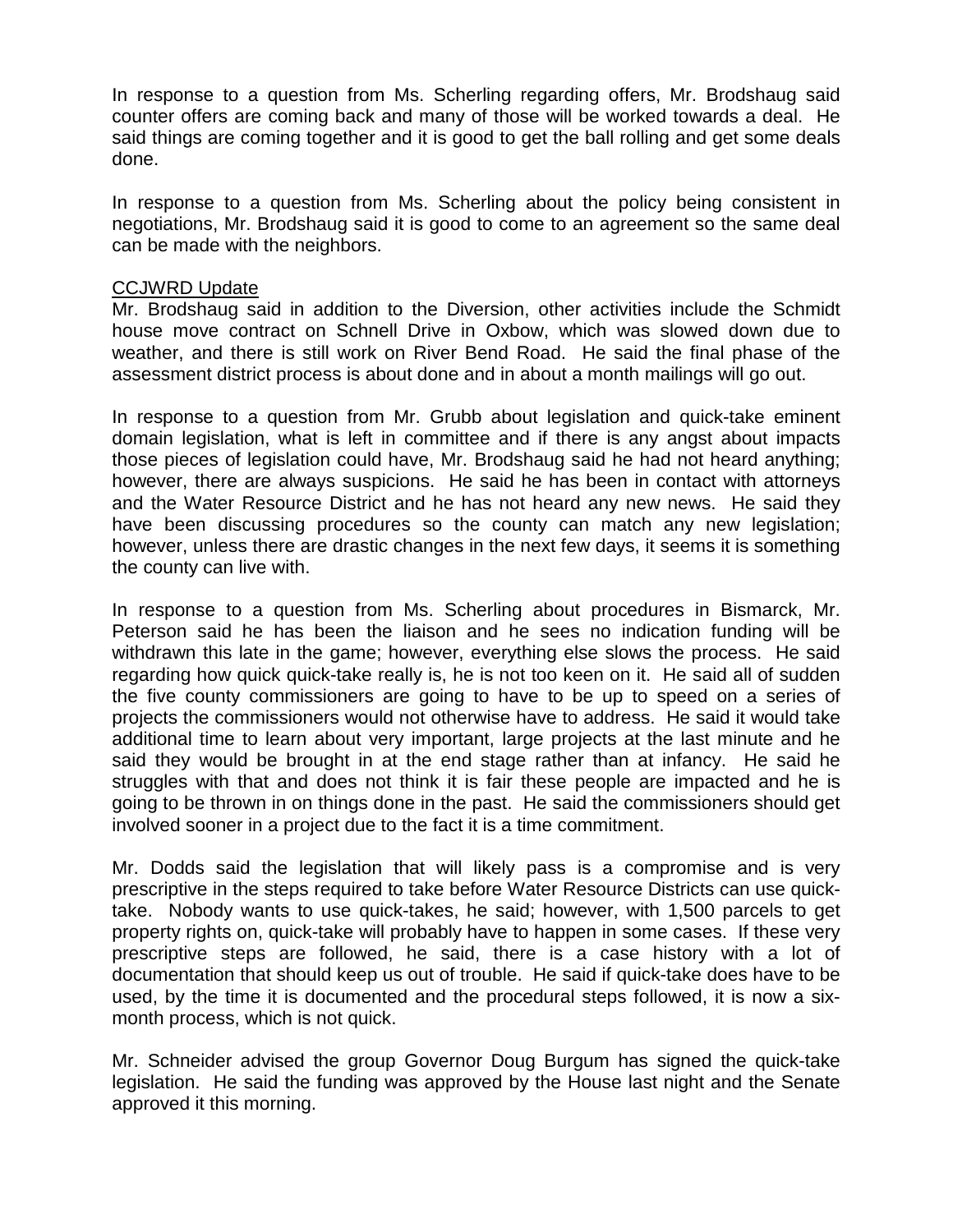# Outreach Plan to Impacted Property Owners

Mr. Dodds said property owners have been in contact with the Diversion Authority at a steady pace with many wanting to know how they will be impacted and what their options are. He said his group needs to get out, talk to these people and begin the process of making connections. The strategy of when the Diversion Authority should reach out and what is the right strategy will be known once FEMA approves the project's Conditional Letter of Map Revision (CLOMR). The CLOMR defines the impact area for the project and once that is defined, he said, it can be used for an outreach campaign and will have more information about how property is impacted. He said this is important and there are many other steps to finalize mitigation details. He said once the CLOMR is known, letters will be mailed to property owners printed on Diversion Authority letterhead. He said the letters will include how the property will be impacted by the project construction and/or operation, an individual map of each property with 100-year impacts, an invitation to a one-on-one meeting regarding the impacts to their property either by email, a phone call or online. The letter will also identify the land agent assigned to the property along with contact information and a link to the online interactive map of land acquisition status, he said. For properties with impacted structures, he said, phone calls from staff or land agents would be made in advance of the letter. Personal contact is critical, he said, due to the need for additional acquisition steps involving the property.

# Agricultural Policy Subcommittee Meeting Recap

Mr. Olson said 25 to 30 people attended the meeting on April 4, 2017 and there was good discussion about the draft Mitigation Plan relating to agricultural impacts and mitigation plans. He said he made it clear to the group the Mitigation Plan was still a draft and things can be added or subtracted. He said compensation for impacts was discussed and the pros and cons of the pay for damages approach versus flowage easements. He said other topics included how to capture an appropriate value of flowage easement for an event that may not occur for 10 years or more and a dynamic flowage easement that relates to impact due to the fact every flood is different and each flood causes different damage. Transfer of revenue and how to spread out the revenue to future generations was talked about and another topic of discussion, he said, was the crop assurance programs and how to compensate for those damages, especially in a summer event. He said multi-peril crop insurance would not cover a summer event due to the fact it is a man-made disaster. In those cases, he said, they are looking at purchasing crop insurance. He said an operator at the meeting said he was a sugar beet grower and if he is going to plant beets in the staging area, but is not able to plant because the Diversion is in operation, he will still get a bill from the coop which would be \$500.00 to \$600.00 per acre if he cannot plant the amount of beets he was contracted to plant. He said this is the first time this issue has come to the ag committee and it needs to be considered. He said there is also a risk due to changes to the federal crop program and if it can be kept flexible enough to work for generations. He said another topic of discussion at the meeting was when the Diversion project operates and it delays planting, a farmer does get the crop in; however, because of the delay, it is at a lower yield. He said the farmer puts this yield information in his database and it could affect his operations for 10 years or more due to one year of low yields. He said there were questions about clean up and debris removal, who collects the material and will the flowage easement payment compensate enough with the volume of debris that is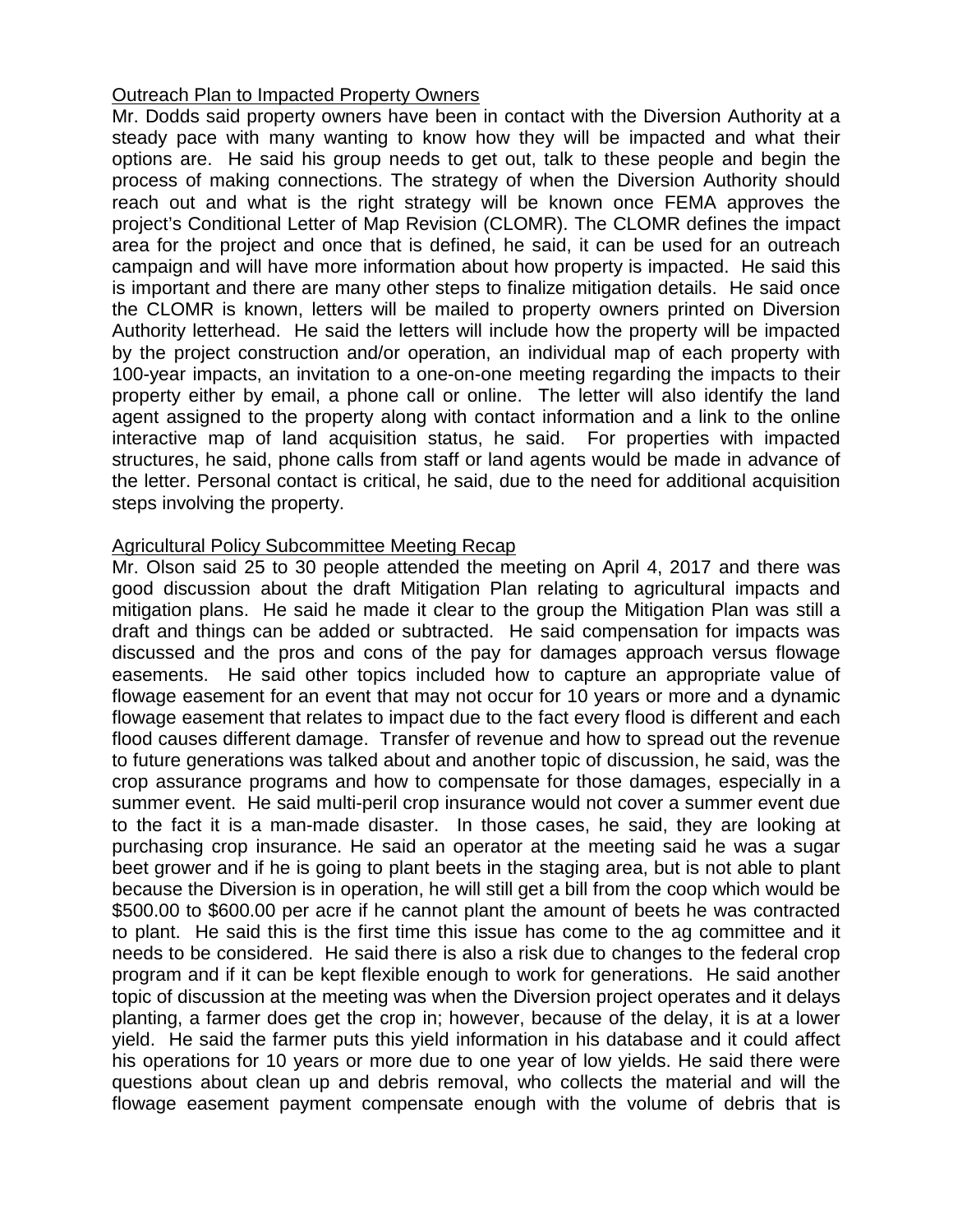cleaned up. With organic farms, he said, there is a plan that seems to be working. He said residents in the Comstock and Wolverton area want to know what the plan is for one-on-one meetings. He said there have been public meetings in Comstock; however, as far as acquisitions in Minnesota, he said he did not know which entities would serve in that role. He said he wanted this committee to know the question did come up.

Mr. Dodds said with Minnesota acquisitions, originally the thought was Moorhead and Clay County would form a joint entity that would have the ability to acquire lands. He said the Minnesota permit so far has been unsuccessful. He said the PPA provides a mechanism for the Corps to do acquisitions; however, not much has developed beyond that.

Mr. Campbell said he would want to work with the city and do a joint city/county effort and he is hopeful dialogue will happen. He said he is being cautious and once litigation is done, the city and county will be able to come up with a plan. As of right now, he said, the DNR is telling the city and the county not to deal with land acquisitions.

In response to a question from Mr. Peterson about a study by North Dakota State University and their help with data gathering, Mr. Olson said the study was done and the impacts they found are small.

Mr. Peterson said the one thing about all of this transpiring is people are acknowledging their land will be flooding periodically which means the Diversion is needed. He said it is needed and landowners need to know the alternative to no staging areas. He said this is a positive step to see residents are finally acknowledging the Diversion is needed.

Mr. Olson said if emergency measures are used in Fargo, the water would be stacked up south. He said it is the same land the Diversion will compensate. He said in addition to being compensated, the release of the water will be quicker because there will be two outlets.

Mr. Campbell said Clay County engineering is having discussions with the mayor of Comstock who understands if this goes through, the county wants to know what Comstock needs.

Ms. Scherling said this information emphasizes what bothers people the most is unknowns and the quicker they can be provided some answers, that input is valuable. She said with the sugar beet issue, she would have never known about it unless someone had brought it up at a meeting.

Mr. Dodds said with many of these questions it is obvious people are uncertain what a flowage easement is worth. The mitigation plan, he said, does have a sample flowage easement intended to cover all the risks including debris cleanup and sugar beet payments. He said it is a simplistic model; however, the Diversion Authority is trying to figure out the flowage easement worth and to do that, is working with appraisal experts. He said CCJWRD has retained an appraisal expert referred to us from the Corps and also reached out to a local appraisal firm. He said the firm has submitted a draft valuation of flowage easements and they are reviewing the proposal, which includes